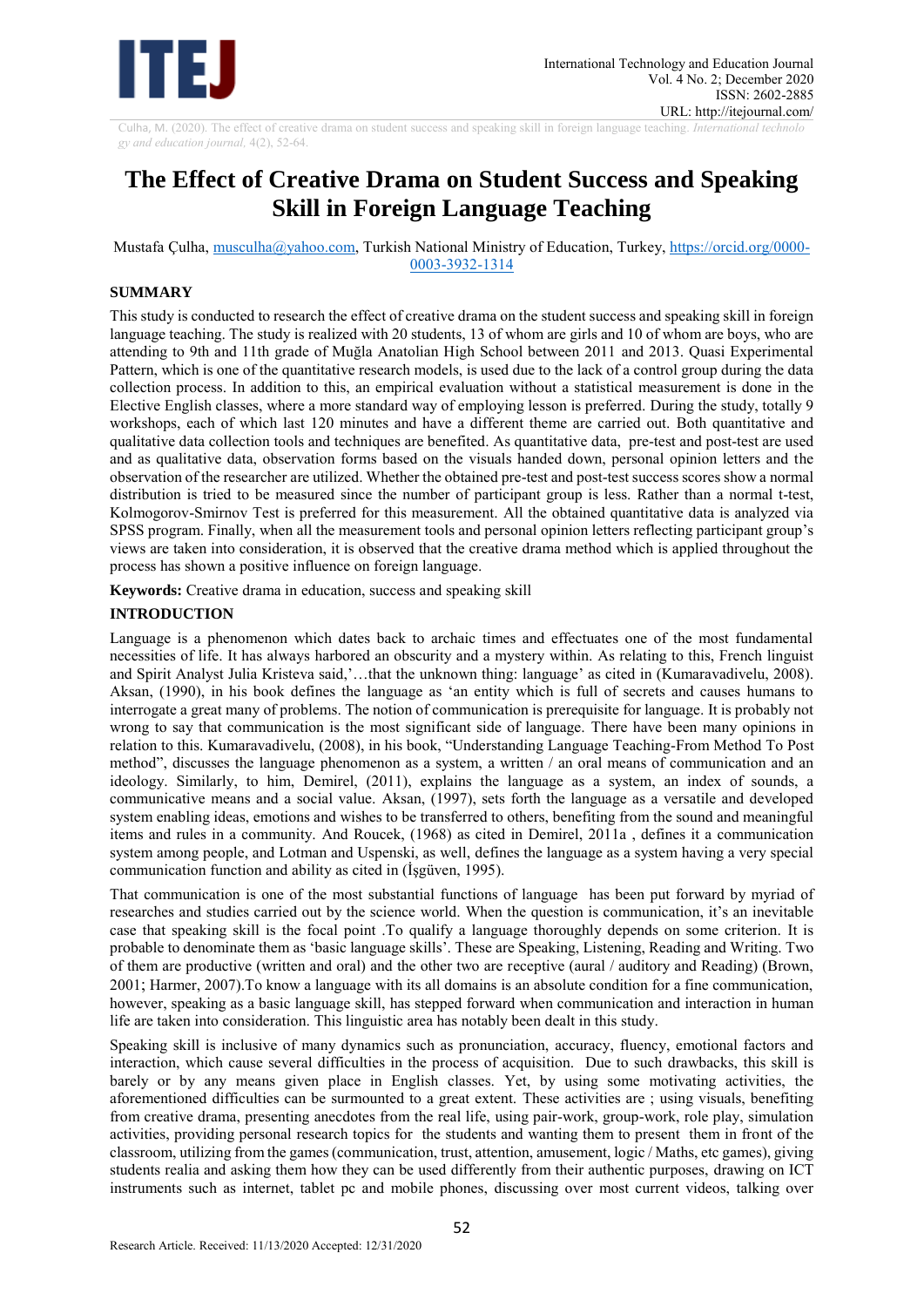nationwide, countrywide and worldwide social, cultural, sportive and scientific events (festivals, organizations, championships, Olympic games, fashion, etc.), talking about celebrities and asking them establish empathy, comprehension activities Genç, (2003), taking advantage of masks and puppets and so on.

Some principles should be taken into account in the planning of in-class speaking activities. These are; being aware of the constituents of speaking, and endeavoring on them, using motivating techniques, using authentic materials in target language and finally capitalizing on the natural connection between Listening and Speaking.

# **Characteristics of Speaking Skill**

It is necessary to know the characteristics of such an 'inner-dynamic-rich' skill in terms of correlating with creative drama. Speaking is a productive skill and acquired by the time. It is directly connected with communication .It is the primary goal of language teaching and learning processes (Horwitz, 2000).It contains a lot of structural and content-related difficulties, that's why it is the hardest and the most troublesome skill to acquire. Speaking has an indispensable connection to the Listening skill, which has a great role in developing of it. Age and maturity are important factors in the process of acquiring and developing of it. To illustrate, language attitudes like gaining fluency and spontaneousness are mostly seen in children and they are rarely seen in adults. Socio-cultural factors are momentous (Richard, & Renandya, 2002). When speaking a language, the social environment, where it has been spoken should be considered. Also, several emotional factors such as success, failure, prejudice, selfconfidence, feelings, empathy and motivation influence the development of Speaking. Speaking is the subject of the communicative competence mentioned by Hymes, Brown (2001) and Canale & Swain. Speaking skill is directly appertaining to the input-the language that the learners face with-, which provides the impetus of language learning (Gass & Selinker,2008). The more meaningful input means the more language acquisition.

According to the Krashen's The Input Hypothesis, Speaking can't be taught straight-forwardly, it develops spontaneously as a result of meaningful inputs. When encountered with enough amount of input, the linguistic patterns required for the situation come along automatically. And learning, too, actualizes according to the natural order. Speaking gives the chance of feedback both for the teachers and the students, which enables them to see how well they are or what language problems they have (Harmer, 2007).It is very normal to make mistakes while speaking owing to the aforementioned challenges. Speaking puts account a number of techniques such as brainstorming, story-telling, question-answer, information transfer, knowledge exchange, narration, explanation, acting out, analogy, using dialogues, games, report writing, problem solving, creative drama, using puzzles and flash cards, six thinking hats technique, concept/mind maps, pair/group works, demonstration, making interview and discussion.

Speaking skill shows parallelism with creative drama's characteristics. Adıgüzel, (2010) explains them as follows: Creative drama is a group activity, it depends on participants' previous experiences. It is animating-centered. This animation is bound up with making believe, fiction, spontaneity, improvisation and acting. Creative drama is a process-focused activity, not an outcome-oriented one. It is realized by a leader or a teacher who uses creative drama as a method. S / he is the one who plans, applies and evaluates the process. Creative drama is a multidisciplinary field; education and theatre, are the two fundamental fields, from which it directly benefits. It is executed with some phases that are systematically dependent on each other. Creative drama practices on plenty of techniques, some of which are improvisation, role playing, dramatization, flashback, making interview, hot chair, six thinking hats and mind maps.

Taking into account all this content, it is sayable that creative drama, just like speaking skill, is a multi-dimensional field. The similarities between them are given in the table below:

1-Both creative drama and speaking are carried out with a group of people, at least 2 of whom will take part in communication–interaction process.

2-There is a production in both fields. This can be an animation or an improvisation in creative drama and a written text or a piece of information in speaking.

3-Both are process-focused. This runs step by step in creative drama, there is no need to get a result. Speaking skill is acquired after a specific process. This is apparently put forward in Krashen's 'The Input Hypothesis' and 'Natural Order' theses.

4-Communication and interaction constitute the focus of both.

5-Listening is considerably substantial for both.

6-Similar emotional factors are important for both. Participants in creative drama and individuals who try to communicate avoid prejudice and concentrate on the process itself.

7-An expert is needed in both. S/he is a leader or a teacher who uses creative drama as a method in creative drama, and a foreign language teacher who has the education of the field.

8-Both use similar techniques. This, naturally strengthens the connection between them.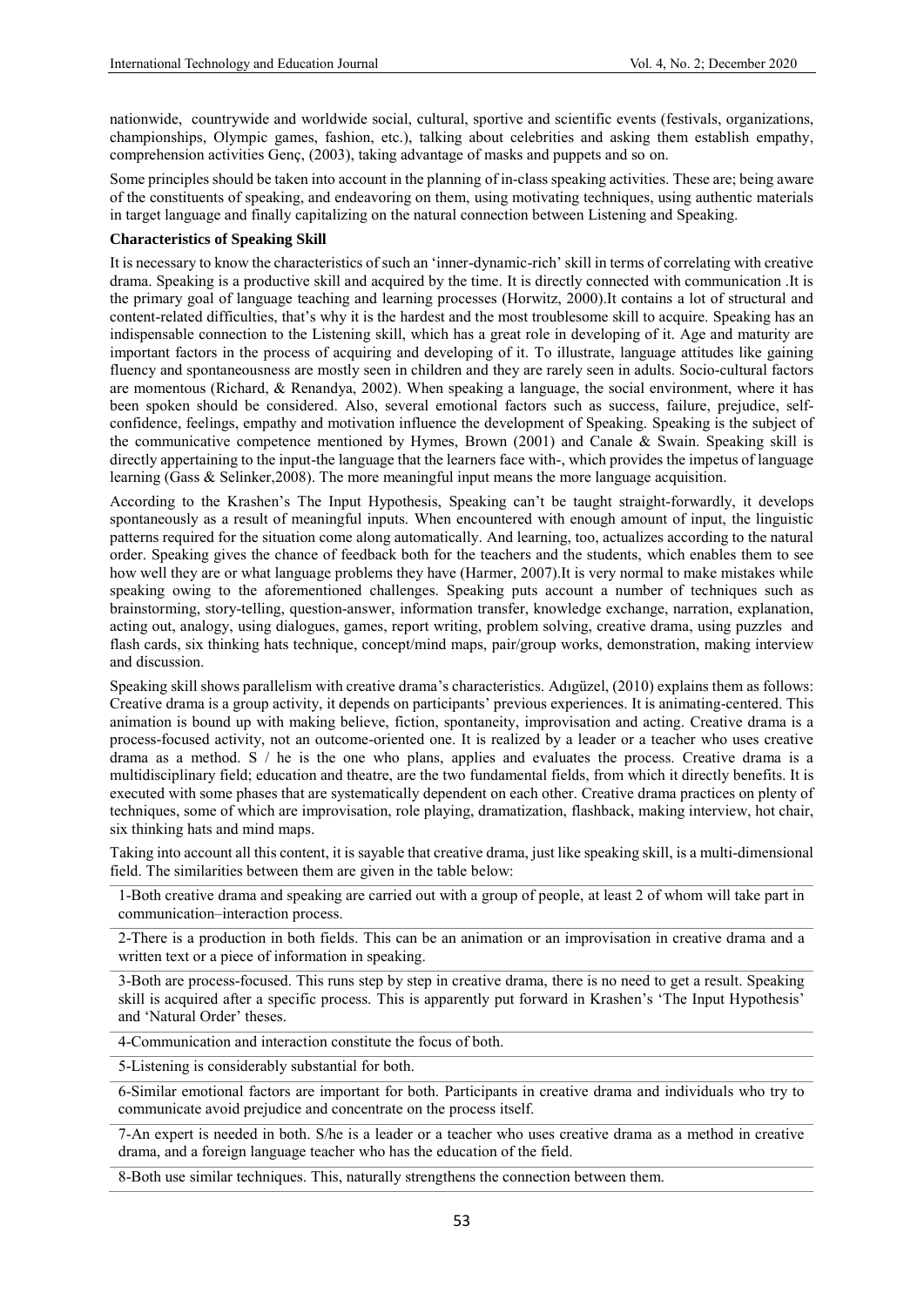9-Both fields are coherent with the real world and are fed with it. Real-life experience is a must for both fields.

10-Both creative drama and speaking benefit from role playing / acting and animating frequently.

When speaking skill in foreign language, the characteristics of speaking skill, creative drama, the relation between them are thought holistically, we face a new term called 'Creative Drama in Education', a term which is trying to explain why creative drama is used in education process. (Philips, 1999; Önder,1999; Adıgüzel,2010; Demirel 2011; Gönen,2009; Demirel,2010; Akoğuz,2002; Genç,2003; Bayrakçı,2007 & Saraç, 2007), too, lay emphasis on this issue and agree on the effect of creative drama on foreign language teaching, particularly on speaking skill. The common grounds that all these and similar studies agree on can be expressed as; contribution to creativity and imagination development, contribution to the term of 'self', independent thinking and decision-making, the realization and expression of the feelings, the positive contribution to communication skills and language improvement, making social sensitivity, cooperation and the ability to work together.

In this study, the influence of creative drama on student success in foreign language teaching is also attempted to be measured. The second data which is attempted to be measured is the effect of creative drama on speaking skill in foreign language teaching. For all these measurements, both quantitative and qualitative findings are utilized. The pre-test, post-test evaluation scale, Kolmogorov - Smirnov Test, the results of the normality of the total success scores of experimental group's pretest and posttest, paired group t-test analysis results of pretest and posttest effectuate the quantitative findings of the study. On the other hand, observation data (researcher's observation and observation forms) and the data obtained from the personal opinion letters constitute the qualitative findings. By the way, the personal opinion letter have a different value as they reflect the whole process from the participants' eyes. These letters are analyzed with document analysis method, which is one of the qualitative research methods. In the analysis of them, several subtitles are taken into consideration. They are; the difference of the study, group dynamics, the contribution to the personal development, games and activities, learning attitudes, the contribution to language improvement and the speaking skill. The evaluation process of the study is realized by predicating on the experimental group.

#### **FINDINGS**

### **The Evaluation of The Quantitative Findings**

Table 1: The evaluation scale of the pre-test results

| <b>Pre-test Results Evaluation Scale</b> |      |                |      |      |                |                |                |                |           |
|------------------------------------------|------|----------------|------|------|----------------|----------------|----------------|----------------|-----------|
| Name/                                    | I(6) | П              | Ш    | IV   | V(5)           | VI             | VII            | VIII           | IX $(10)$ |
| Surname                                  |      | (6)            |      | (10) |                |                | (20)           | (20)           |           |
| S1                                       | 3    | $\overline{2}$ | X    | 8    | $\overline{4}$ | X              | $\overline{4}$ | X              | X         |
| S <sub>2</sub>                           | 6    | 6              | 6d   | 10   | 5              | 1 <sub>d</sub> | 17             | 11             | 9         |
| S <sub>3</sub>                           | 6    | $\overline{4}$ | 10d  | 10   | 5              | 8d             | 18             | 10             | 5         |
| S <sub>4</sub>                           | 6    | 5              | 6d   | 10   | $\overline{4}$ | 4d             | 6              | 1              | 7         |
| S <sub>5</sub>                           | 6    | 5              | 4d   | 9    | $\overline{4}$ | 4d             | 19             | 10             | 9         |
| S <sub>6</sub>                           | 6    | 5              | X    | 8    | 5              | X              | 13             | 13             | 5         |
| S7                                       | 6    | 5              | 6d   | 7    | $\overline{4}$ | 9d             | 11             | 11             | 6         |
| S8                                       | 6    | $\overline{4}$ | 5d   | 7    | 2              | 5d             | 10             | 13             | 7         |
| S <sub>9</sub>                           | 5    | 5              | 5d   | 8    | $\overline{4}$ | 7d             | 11             | 13             | 9         |
| <b>S10</b>                               | 6    | $\overline{4}$ | X    | 5    | $\overline{4}$ | X              | 10             | 7              | X         |
| <b>S11</b>                               | 5    | 5              | 5d   | 8    | $\overline{4}$ | 4d             | 5              | $\overline{4}$ | 6         |
| Average                                  | 5,54 | 4,54           | 4,2d | 8,18 | 4,09           | 3,8d           | 11,27          | 9,3            | $\tau$    |

In Table 1, it is seen that students have answered the questions according to the proficiency levels they have. It can be understood that in some parts (I,II,IV,V and IX) targeted gains are partially reached, however, in (III,VI, VII and VIII) parts, it is seen that targeted gains are not reached sufficient enough.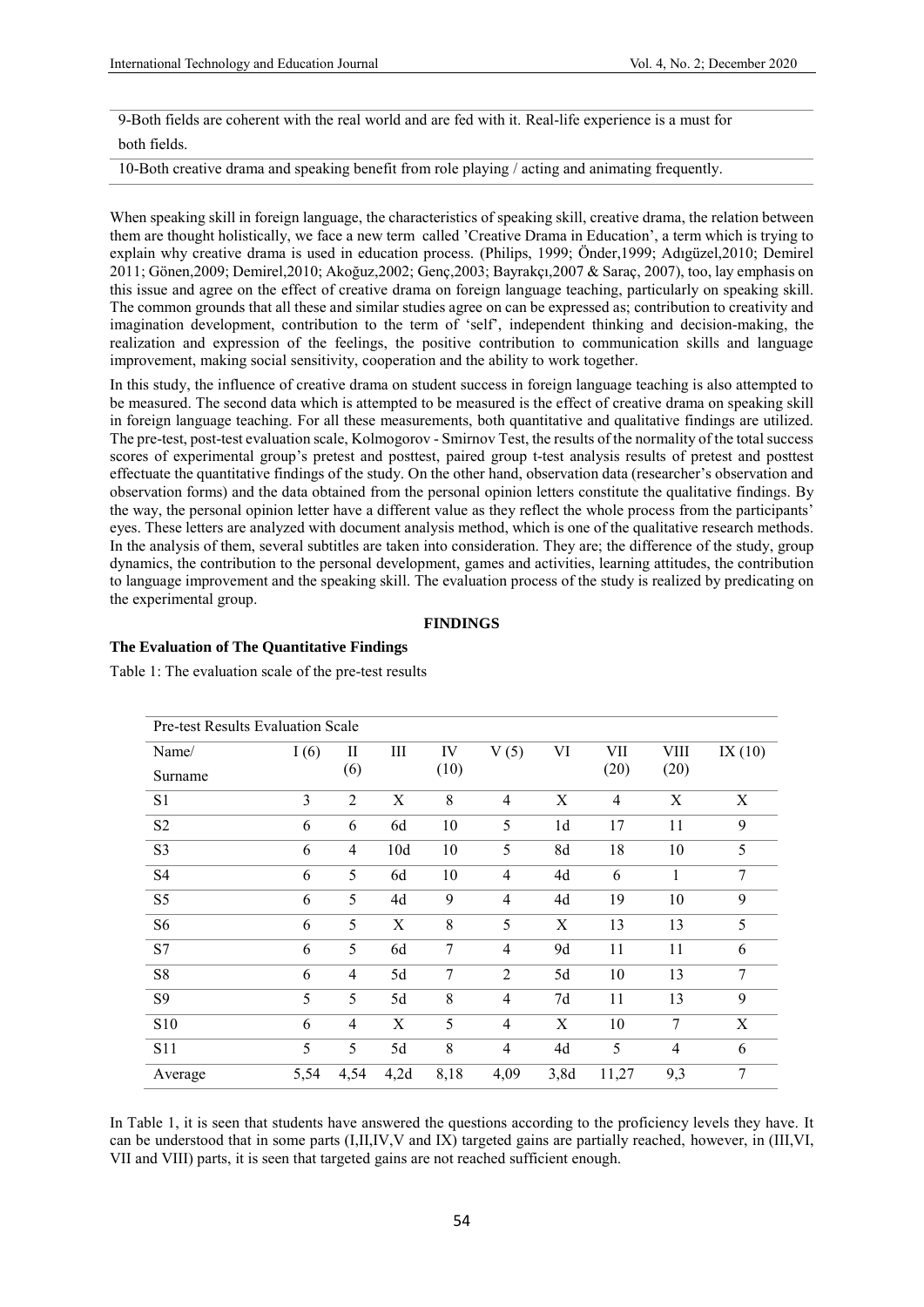| Post-test results evaluation scale |                |       |          |         |                |                |      |         |           |           |
|------------------------------------|----------------|-------|----------|---------|----------------|----------------|------|---------|-----------|-----------|
| Name/Surname                       |                | I(6)  | II $(6)$ | Ш       | IV $(10)$      | V(5)           | VI   | VII(20) | VIII (20) | IX $(10)$ |
| S <sub>1</sub>                     | $\overline{4}$ |       | 6        | 10d     | 8              | 5              | 7d   | 13      | 7         | 10        |
| S <sub>2</sub>                     | 6              |       | 6        | 23d     | 10             | 5              | 6d   | 16      | 16        | 9         |
| S <sub>3</sub>                     | 6              |       | 3        | 12d     | 9              | 5              | 11d  | 20      | 13        | 7         |
| S <sub>4</sub>                     | 6              |       | 5        | 5d      | 10             | $\overline{4}$ | 5d   | 17      | 8         | 8         |
| S <sub>5</sub>                     | 6              |       | 5        | 19d     | 10             | $\overline{4}$ | 7d   | 15      | 10        | 8         |
| S <sub>6</sub>                     | 5              |       | 5        | 9d      | 8              | 5              | 5d   | 12      | 5         | X         |
| S7                                 | 6              |       | 6        | 25d     | 9              | $\overline{4}$ | 8d   | 14      | 12        | 7         |
| S8                                 | 6              |       | 5        | 14d     | 9              | $\overline{2}$ | 4d   | 13      | 13        | 7         |
| <b>S9</b>                          | 5              |       | 5        | 24d     | 9              | 3              | 7d   | 11      | X         | X         |
| S10                                | 7              |       | 5        | 18d     | 7              | $\overline{4}$ | X    | 16      | 16        | 9         |
| <b>S11</b>                         | 5              |       | 5        | 6d      | $\overline{7}$ | 5              | 4d   | 17      | 12        | 9         |
| Average                            | 5,63           |       | 5,09     | 14,6d   | 8,73           | 4,18           | 5,8d | 14,91   | 11,2      | 8,2       |
| Increase frequency                 |                |       | 1,6      | 11,342d | 0,7            | 0,9            | 2,2d | 3,64    | 1,9       | 1,22      |
| Percentage increase                |                | $1\%$ | %0.88    | 89%     | 94%            | 98%            | 65%  | 76%     | 83%       | 85%       |

Table 2:Post-test results evaluation scale

In this scale results, unlike the data obtained from the pre-test, it can be observed that there is a general increase on the figures. In some part of the table (III and VII), it can be noticed that there is a remarkable increase compared to the previous results.

#### **Experimental Group Pre-Test and Post-Test Findings**

Kolmogorov-Smirnov Test is used to test whether obtained pre-test and post-test success grades show a normal distribution or not. Findings related to this test are presented in the table below.

Table 3: The normality results of total success grades of pre-test and post-test

*The Normality Results of Total Success Grades of Pretest-Posttest*

|          | <b>T</b><br>$\Lambda$ | Sd |      |  |
|----------|-----------------------|----|------|--|
| Posttest | 177<br>.1/7           |    | .200 |  |
| Pretest  | .159                  |    | .200 |  |

When the table is analyzed, it is seen that pre-test and post-test grades show a normal distribution (D  $(11) = 159$ ,  $p=200$ ). Similarly, post-test results are normal, as well  $(D (11) = 177, p=200)$ .

Paired –group t-test analysis is realized to understand whether there is a meaningful difference between pre-test and post-test grades. Findings related to this analysis are presented in the table below.

| Table 4: Paired-group t-test analysis results relating to the pre-test and post-test grades |  |  |  |  |
|---------------------------------------------------------------------------------------------|--|--|--|--|
|---------------------------------------------------------------------------------------------|--|--|--|--|

*Paired-groups t-test analysis results related to the pre-test and post-test grades*

| Measurement |       | SS    | Sd |          |      |
|-------------|-------|-------|----|----------|------|
| Pre-test    | 55.45 | 17.61 | 10 | $-5.631$ | .000 |
| Post-test   | 79.45 | 10.92 |    |          |      |

When Table 4 is analyzed, there is a meaningful difference between pre-test and post-test grades, resulting in favor of the post-test  $(t(1) = -5.631, p = .000)$ . According to this result, it can be said that creative drama is influential on student success in foreign language.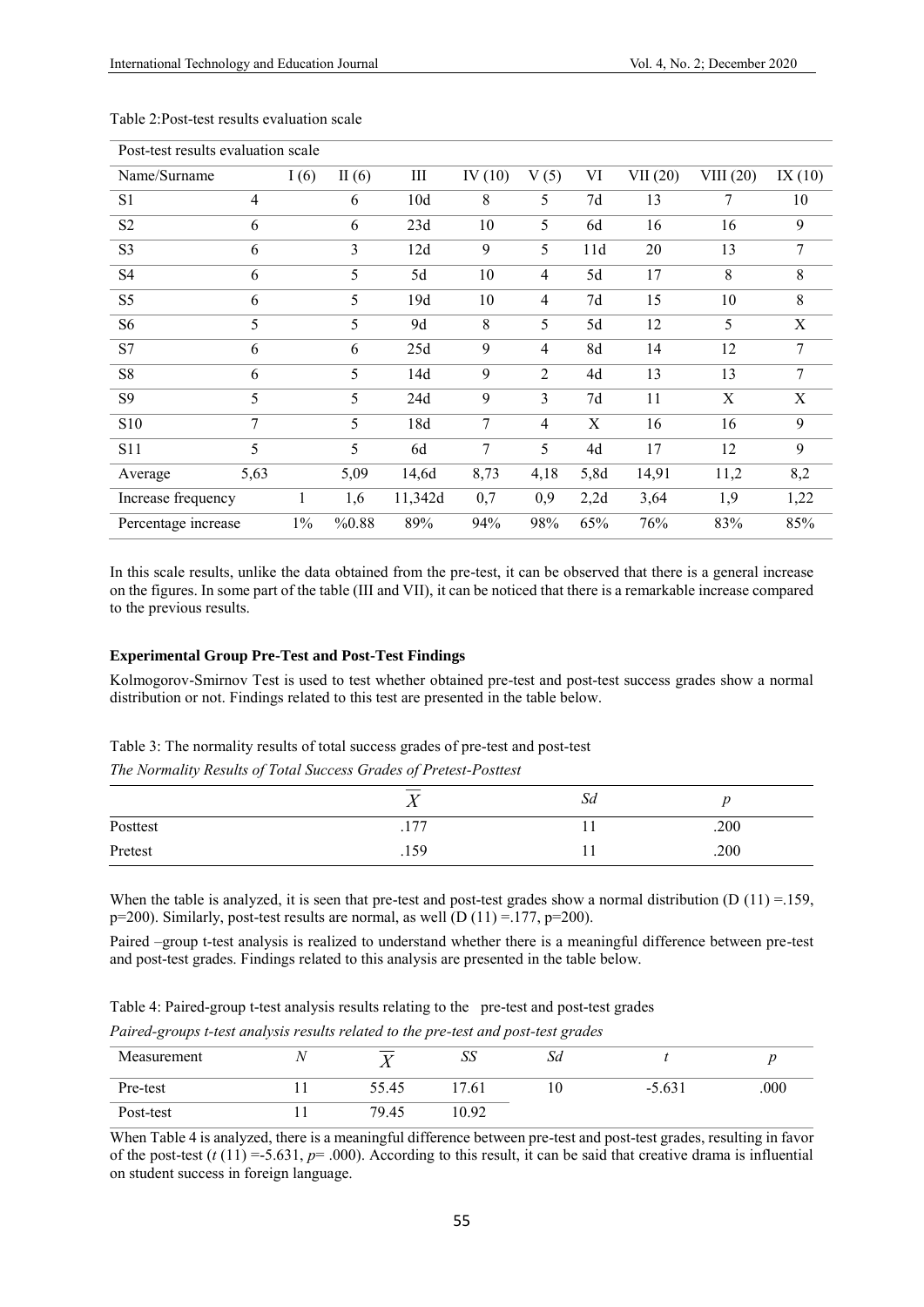# **The Evaluation of The Qualitative Findings**

There were totally 20 participants (12 of whom are girls and 8 of whom are boys) in the study. The group was composed of various students, whom the researcher had been attending their lessons. There were 11F class students, younger students who wanted to prefer the Language Department next year and also a group of prejudiced students against English, who couldn't be successful because of this reason within the participant group. The school program was so intense that nearly all the process was carried out as an after-school activity. Participant group showed a great tenacity and the feeling of responsibility despite their intensive school program was such an incredible self-sacrifice.

The group was firstly unaware of what to be done. Yet, some curiosity replaced this feeling soon. Participants who are reserved and (who) have difficulty in communicating with others displayed a radical change in their feelings and mood towards the activity. The communication language of the workshops was entirely English. Therefore, the communication process started with simple sentences at first, but then more complicated sentences substituted them. There was a freedom of making mistakes bravely. In the meantime, they were able to learn new words due to the thematic workshops. Moreover, it is also observed that new grammar points as well as the previous ones, which couldn't have been learnt properly before were learnt. A remarkable development on grammatical patterns was seen.

One other thing concerning the study was the feeling of sincerity and self-confidence of the participants. They all were willing to join the workshops. In general terms, it was observed that workshops were very productive with regards to reaching the targeted goals, academic success, personal development, group dynamics, learning attitudes and language development of the participant group.

The speaking ability of the participant group is observed in various times throughout the study. A specially designed / prepared form with some criteria is used. The criteria were identified as fluency, accuracy, selfexpression skill, authenticity, vocabulary, integrity, coherency with the visuals and expression richness. The answers given by the students before - during and after the workshops are pre-evaluated as '-', ' $\perp$ ' and '+'. Then, the data obtained from here are converted into figures varying from 1 to 5. After that, averages of each student and the whole group are taken. By dint of all these data, some interpretable meaningful results are obtained.

|                                     | Pre-workshop speaking skill observation Form |                |                         |                |                |                |                |                |                |                |                |      |
|-------------------------------------|----------------------------------------------|----------------|-------------------------|----------------|----------------|----------------|----------------|----------------|----------------|----------------|----------------|------|
|                                     | S1                                           | S <sub>2</sub> | S <sub>3</sub>          | S <sub>4</sub> | S <sub>5</sub> | S <sub>6</sub> | S7             | S8             | S9             | S10            | <b>S11</b>     | X    |
| Fluency                             | $\overline{3}$                               | $\overline{4}$ | $\overline{2}$          | $\overline{2}$ | 4              | 1              | 1              | $\overline{2}$ | 1              | 1              | $\overline{2}$ | 2,1  |
| Accuracy                            | $\overline{4}$                               | 3              | $\overline{2}$          | 3              | 5              | $\overline{2}$ | $\overline{2}$ | 3              | $\overline{2}$ | $\overline{2}$ | $\overline{2}$ | 2,72 |
| Self-<br>expression<br>skill        | $\overline{3}$                               | 3              | $\overline{\mathbf{3}}$ | 3              | $\overline{4}$ | $\overline{2}$ | $\overline{2}$ | $\overline{3}$ | $\overline{2}$ | $\mathbf{1}$   | $\overline{2}$ | 2,54 |
| Authenticity                        | $\overline{4}$                               | $\overline{4}$ | 3                       | 2              | 4              | $\overline{2}$ | $\overline{2}$ | 3              | $\overline{2}$ | 1              | $\overline{2}$ | 2,63 |
| Vocabulary                          | $\overline{4}$                               | $\overline{4}$ | 3                       | 3              | 4              | $\overline{2}$ | $\overline{2}$ | $\overline{3}$ | $\overline{2}$ | $\overline{2}$ | $\overline{3}$ | 2,90 |
| Integrity                           | $\overline{4}$                               | $\overline{4}$ | 3                       | $\overline{2}$ | 4              | $\overline{2}$ | $\overline{2}$ | $\overline{2}$ | $\mathbf{1}$   | 1              | $\overline{2}$ | 2,45 |
| Coherence<br>with<br>the<br>visuals | $\overline{4}$                               | $\overline{4}$ | 3                       | $\overline{2}$ | 4              | $\overline{2}$ | $\overline{2}$ | $\overline{3}$ | $\overline{2}$ | 1              | $\overline{2}$ | 2,63 |
| Expression<br>richness              | $\overline{4}$                               | $\overline{4}$ | 3                       | $\overline{2}$ | 5              | $\overline{2}$ | $\overline{2}$ | $\overline{3}$ | $\overline{2}$ | $\mathbf{1}$   | $\overline{2}$ | 2,72 |
| Average                             | 3,8                                          | 3,8            | 2,8                     | 2,4            | 4,2            | 1,9            | 1,87           | 2,75           | 1,75           | 1,3            | 2,1            |      |

Table 5: Pre-workshop speaking skill observation form

The pre-evaluation results of the participant group is as shown in the table below.

The first observation results of the speaking activity which was conducted before the workshops are as shown above. When Table 5 is analyzed, it can be said that some of the participants (S3, S4, S6, S7, S9 and S10) fall behind the others, while some participants (S2 and S5) have senior gains compared to the rest of the group.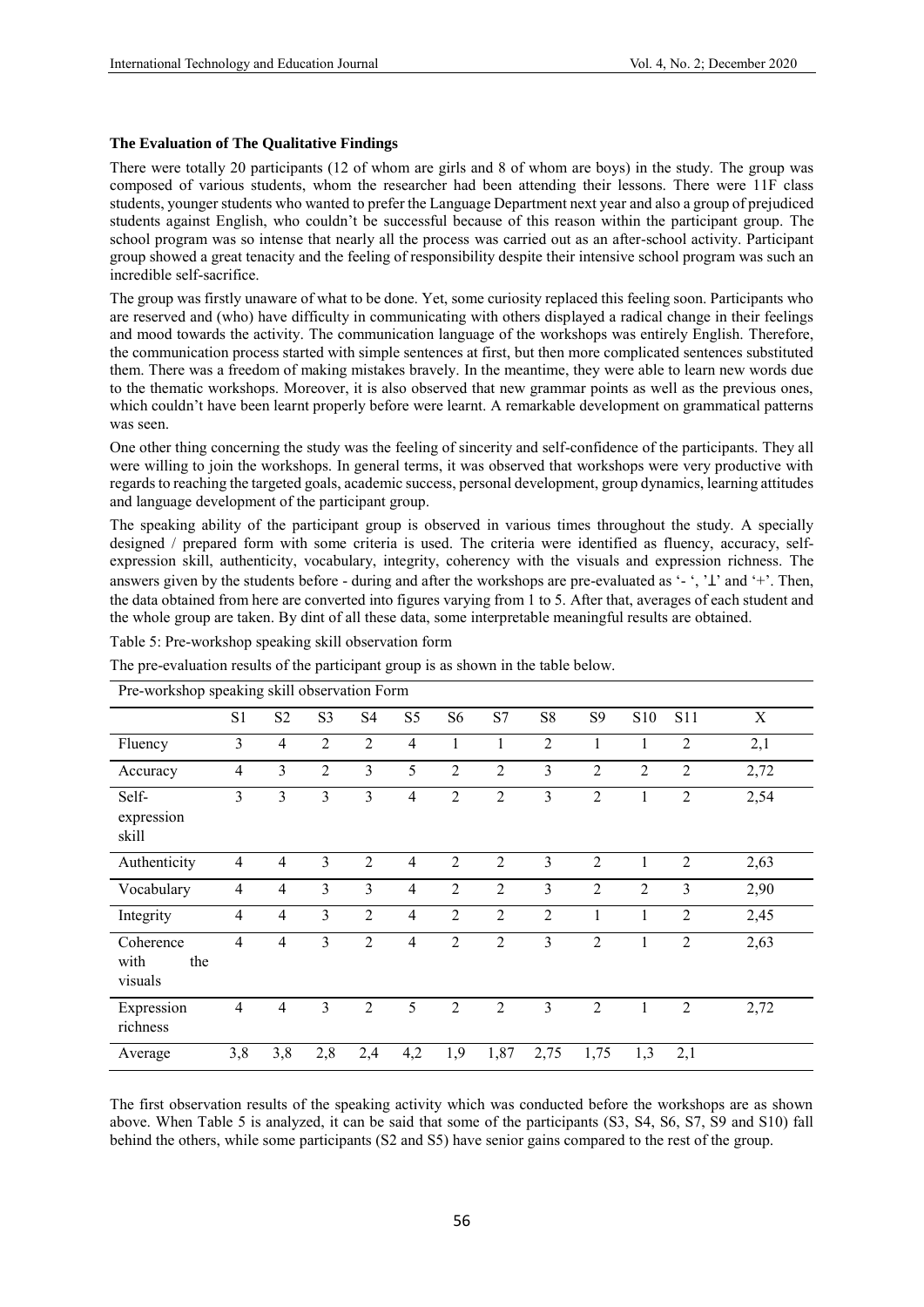| During-workshop speaking skill observation form |                |                |                |                |                |                          |                |                |                |                 |                |             |
|-------------------------------------------------|----------------|----------------|----------------|----------------|----------------|--------------------------|----------------|----------------|----------------|-----------------|----------------|-------------|
|                                                 | S1             | S <sub>2</sub> | S <sub>3</sub> | S4             | S <sub>5</sub> | S <sub>6</sub>           | S7             | S8             | S <sub>9</sub> | S <sub>10</sub> | S11            | $\mathbf X$ |
| Fluency                                         | $\overline{4}$ | $\overline{4}$ | 3              | 3              | 5              | $\overline{2}$           | $\overline{2}$ | 3              | $\overline{2}$ | 2               | 3              | 3           |
| Accuracy                                        | 5              | $\overline{4}$ | $\overline{3}$ | 4              | 5              | 3                        | 3              | 4              | 3              | 3               | 3              | 3,63        |
| Self-<br>expression<br>skill                    | $\overline{4}$ | $\overline{4}$ | 4              | $\overline{4}$ | 5              | 3                        | 3              | 4              | 3              | $\overline{c}$  | 3              | 3,54        |
| Authenticity                                    | $\overline{4}$ | $\overline{4}$ | 4              | $\overline{3}$ | 5              | 3                        | $\overline{3}$ | 3              | 3              | $\overline{2}$  | 3              | 3,37        |
| Vocabulary                                      | 5              | 5              | 4              | 4              | 5              | 3                        | 3              | $\overline{4}$ | 3              | 3               | $\overline{4}$ | 3,90        |
| Integrity                                       | 5              | 5              | 4              | 3              | 5              | 3                        | $\overline{3}$ | 3              | 2              | 2               | 3              | 3,45        |
| Coherence<br>with<br>the<br>visuals             | 5              | 5              | 4              | 3              | 5              | 3                        | 3              | 4              | 3              | $\overline{c}$  | 3              | 3,63        |
| Expression<br>richness                          | 5              | 5              | 5              | 3              | 5              | $\overline{\mathcal{A}}$ | 3              | 3              | 3              | $\overline{2}$  | $\overline{4}$ | 3,81        |
| Average                                         | 4,62           | 4,5            | 3,9            | 3,37           | 5              | 3                        | 2,9            | 3,5            | 2,75           | 2,25            | 3,25           |             |
| Percentage<br>Change                            | 0,81%          | 0,83%          | 71%            | 0,70%          | 0,85%          | 0,63%                    | 0,65%          | 0,76%          | 0,64%          | 0,56%           | 0,65%          | 0,08        |

Table 6: During-workshop speaking skill observation form

When Table 5 and Table 6 are compared, it can be said that there is a meaningful numerical increase in favor of speaking skill both on individual and the whole group basis. This difference is clearly put forward in Table 7.

| After-workshop speaking skill observation form |                       |                |                          |                       |                               |                       |                |                |                       |                       |                       |      |
|------------------------------------------------|-----------------------|----------------|--------------------------|-----------------------|-------------------------------|-----------------------|----------------|----------------|-----------------------|-----------------------|-----------------------|------|
|                                                | S <sub>1</sub>        | S <sub>2</sub> | S <sub>3</sub>           | S <sub>4</sub>        | S<br>5                        | S <sub>6</sub>        | S7             | S <sub>8</sub> | S <sub>9</sub>        | S10                   | <b>S11</b>            | X    |
| Fluency                                        | $\overline{4}$        | 5              | 4                        | $\overline{4}$        | 5                             | 3                     | 3              | $\overline{4}$ | $\overline{3}$        | 3                     | $\overline{3}$        | 3,72 |
| Accuracy                                       | 5                     | 5              | 4                        | 5                     | 5                             | 4                     | $\overline{4}$ | $\overline{4}$ | 3                     | 3                     | $\overline{4}$        | 4,19 |
| Self-<br>expression<br>skill                   | 5                     | 5              | 5                        | 5                     | 5                             | $\overline{4}$        | $\overline{4}$ | 5              | $\overline{4}$        | 3                     | $\overline{4}$        | 4,46 |
| Authenticity                                   | 5                     | 5              | $\overline{\mathcal{A}}$ | 5                     | 5                             | 4                     | 3              | 5              | $\overline{4}$        | 3                     | $\overline{4}$        | 4,28 |
| Vocabulary                                     | 5                     | 5              | 5                        | 5                     | 5                             | 5                     | $\overline{4}$ | 5              | $\overline{4}$        | 3                     | 5                     | 4,64 |
| Integrity                                      | 5                     | 5              | 5                        | $\overline{4}$        | 5                             | 4                     | $\overline{4}$ | 5              | 3                     | 3                     | $\overline{4}$        | 4,28 |
| Coherence<br>with<br>the<br>visuals            | 5                     | 5              | 5                        | 4                     | 5                             | 4                     | $\overline{4}$ | 5              | $\overline{4}$        | 3                     | $\overline{4}$        | 4,37 |
| Expression<br>richness                         | 5                     | 5              | 5                        | 5                     | 5                             | $\overline{4}$        | $\overline{4}$ | 5              | $\overline{4}$        | 3                     | 5                     | 4,6  |
| Average                                        | 4,9                   | 5              | 4,62                     | 4,62                  | 5                             | $\overline{4}$        | 3,75           | 4,75           | 3,7                   | $\overline{3}$        | 4,13                  |      |
| Percentage<br>Change                           | 0,96<br>$\frac{0}{0}$ | 0,90<br>$\%$   | 0,84<br>$\frac{0}{0}$    | 0,73<br>$\frac{0}{0}$ | $\mathbf{1}$<br>$\frac{0}{0}$ | 0,75<br>$\frac{0}{0}$ | 0,77%          | 0,74%          | 0,76<br>$\frac{0}{0}$ | 0,75<br>$\frac{0}{0}$ | 0,79<br>$\frac{0}{0}$ | 0,09 |

When Table 6 and Table 7 are scrutinized, it can be said that there is a meaningful increase in speaking skill both on the individual and group basis.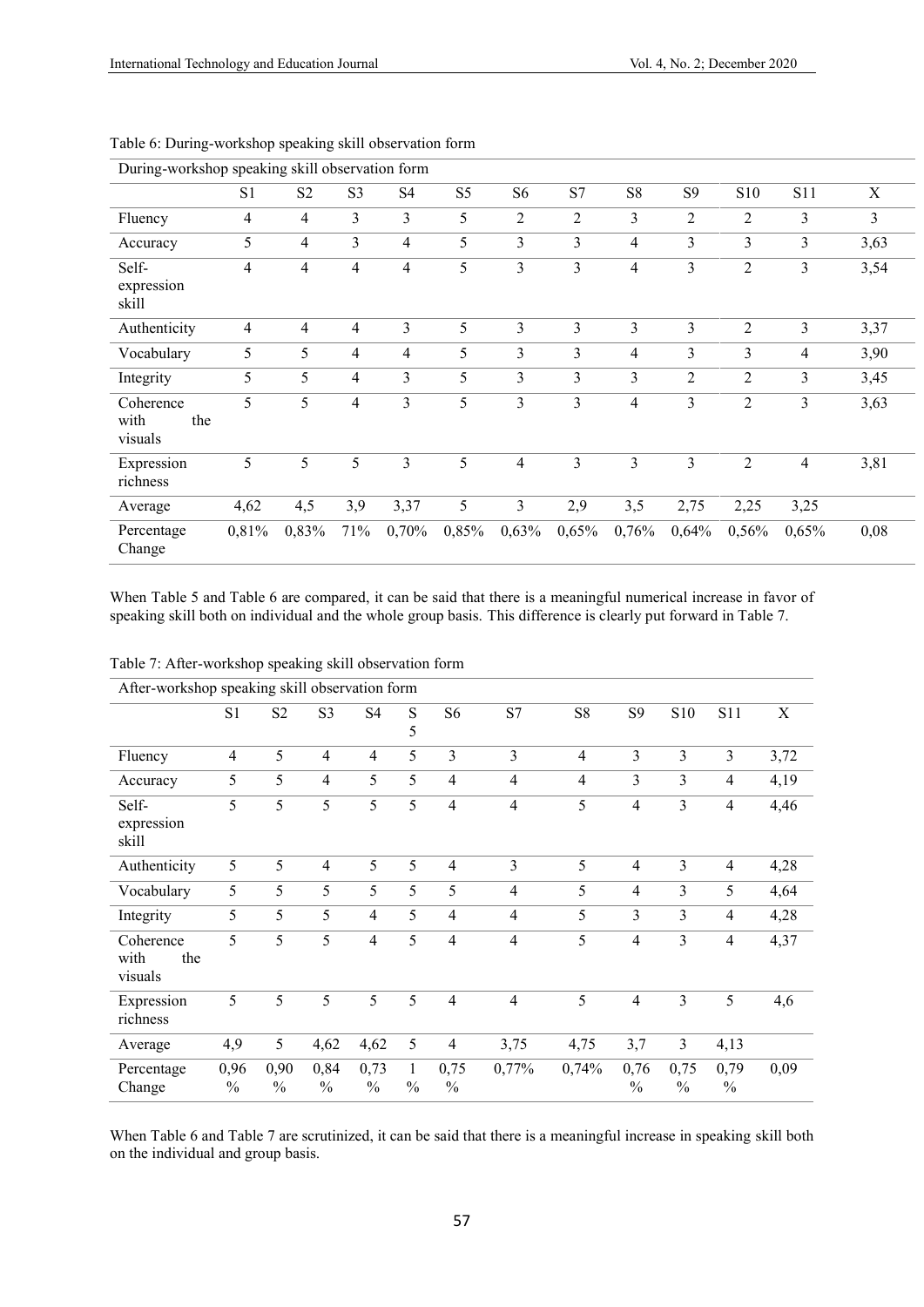| <b>Observation Criteria</b>      | 1 <sup>st</sup> Observ. | $2nd$ Observ. | $3rd$ Observ. | Differ   | Differ.  | Differ.             |
|----------------------------------|-------------------------|---------------|---------------|----------|----------|---------------------|
|                                  |                         |               |               | Bet. 1-2 | Bet. 2-3 | $_{\text{Bet.1-3}}$ |
| Fluency                          | 2,09                    | 3             | 3,72          | 0,44     | 0,25     | 0,79                |
| Accuracy                         | 2,73                    | 3.64          | 4,18          | 0,33     | 0,15     | 0.54                |
| Self-expression skill            | 2,54                    | 3,55          | 4,45          | 0,40     | 0,26     | 0,75                |
| Authenticity                     | 2,63                    | 3,37          | 4,28          | 0,28     | 0,27     | 0,62                |
| Vocabulary                       | 2,91                    | 3,90          | 4,64          | 0,35     | 0,19     | 0,60                |
| Integrity                        | 2,46                    | 3,46          | 4,28          | 0.41     | 0,24     | 0,75                |
| with the<br>Coherence<br>visuals | 2,63                    | 3,64          | 4,37          | 0,38     | 0,2      | 0,66                |
| Expression richness              | 2,72                    | 3,81          | 4,54          | 0,4      | 0,20     | 0.67                |

#### Table 8: Observation differences table

When Table 8 is analyzed comprehensively, it can be noticed that there are meaningful increases among all the observations. It can be judged that there is a parallelism between these numeric values and researcher's observation, pre-test / post-test results and personal opinion letters. Therefore, this parallelism shows that creative drama method is influential on speaking skill.

### **The Evaluation of Personal Opinion Letters**

At the end of the study, the participant group is asked to write a letter concerning their experiences throughout the whole process. These letters are analyzed with document analysis method, which is one of the qualitative research methods. The subtitles such as the difference of the study, group dynamics, contribution to personal development, games, activities, learning attitudes, contribution to language improvement and the effect on the speaking skill are taken into consideration, discussed and it is observed that following views are shared;

Table 9: The difference of the study

|                   | "The work was completely different from the others. Before I have never joined."                                                                             |  |  |  |  |  |  |  |
|-------------------|--------------------------------------------------------------------------------------------------------------------------------------------------------------|--|--|--|--|--|--|--|
| The<br>Difference | "That's why this period was completely unforgettable for me."                                                                                                |  |  |  |  |  |  |  |
| of the Study      | "This workshop was enjoyable I think. I had fun. I met new friends. We had a good time with<br>my friends."                                                  |  |  |  |  |  |  |  |
|                   | "The workshops were so entertaining. I tried to join although my English was not that good.<br>Actually, it was impossible not to join when you were there." |  |  |  |  |  |  |  |
|                   | "It was a very successful and enjoyable work."                                                                                                               |  |  |  |  |  |  |  |
|                   | "I have always wanted an atmosphere that I can only speak English. No other teachers but<br>Mustafa Çulha used such an activity so far."                     |  |  |  |  |  |  |  |
|                   | "I have waited such an activity for years, and I'm very happy to see it happened in the end."                                                                |  |  |  |  |  |  |  |
|                   | "I think such activities should be more. By this means, next generations can be much better than<br>us and we can develop more."                             |  |  |  |  |  |  |  |
|                   | "The workshop is a very different method, I think. It is very useful."                                                                                       |  |  |  |  |  |  |  |
|                   | "We had enjoyable activities."                                                                                                                               |  |  |  |  |  |  |  |
|                   | "It wasn't boring as various topics are practiced."                                                                                                          |  |  |  |  |  |  |  |
|                   | "It was more beneficial as the workshop was in English"                                                                                                      |  |  |  |  |  |  |  |
|                   | "We made the workshops different with different movements and animations"                                                                                    |  |  |  |  |  |  |  |
|                   | "The activities in the workshops encouraged us, made us more willing to succeed our goals."                                                                  |  |  |  |  |  |  |  |
|                   | "We spent our time with enjoyable and didactic activities."                                                                                                  |  |  |  |  |  |  |  |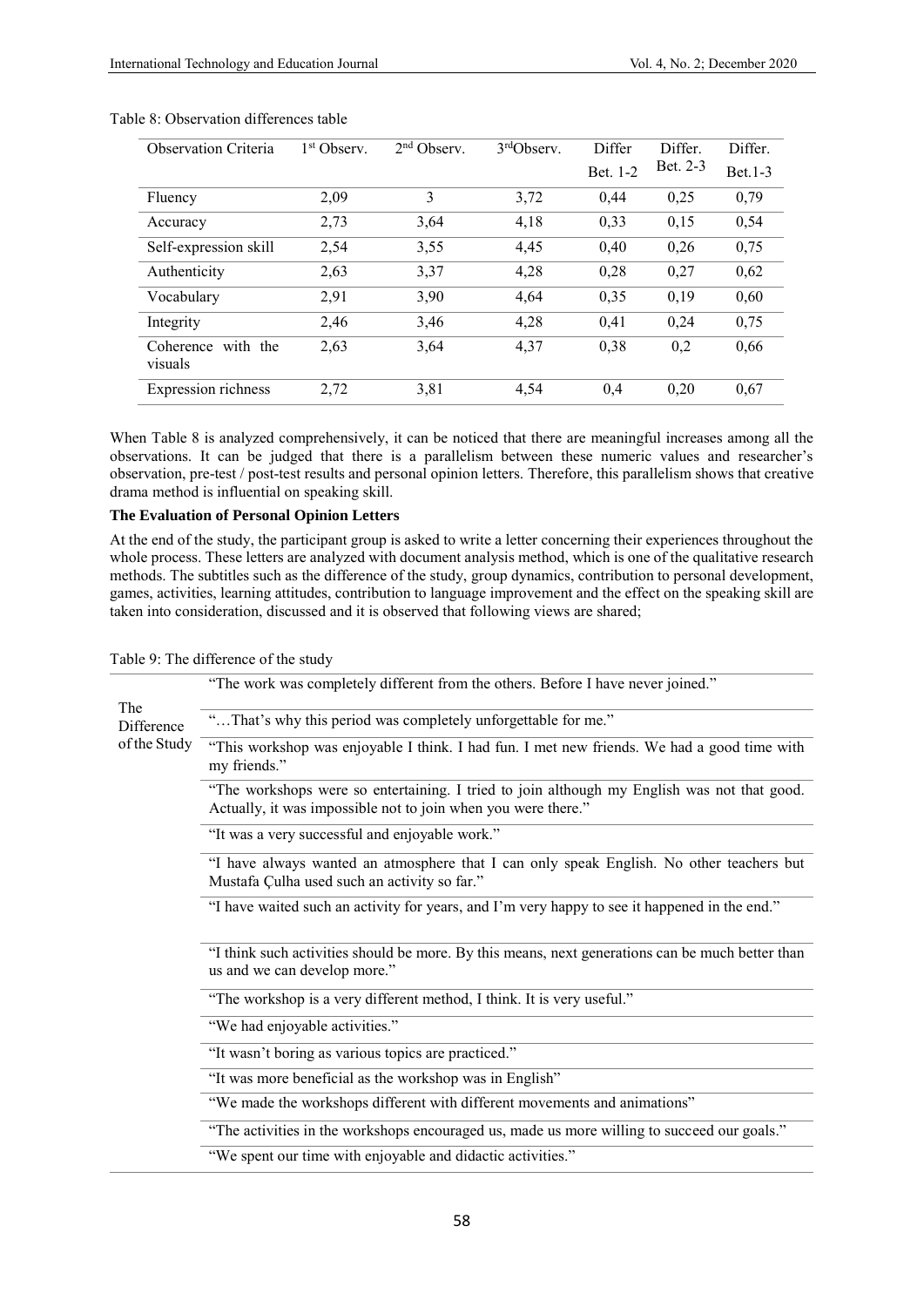"I had fun in general."

"Although the other students are not interested in some subjects, thanks to the games, it made them more effective. The part that I most liked was police and thief game. It was useful for us to make a decision quickly."

"We had enjoyable time. For example, the pantomime activity was very entertaining, so were our creating monster and the newspaper game."

Based upon all these views, it is sayable that students find the workshops different, they have fun in general and find the study motivating.

|  | Table 10: Group dynamics |  |
|--|--------------------------|--|
|  |                          |  |

| Group<br>Dynamics | "Especially, in group-work we enjoyed each other. It was like a festival for me."                                                                                                                                                               |
|-------------------|-------------------------------------------------------------------------------------------------------------------------------------------------------------------------------------------------------------------------------------------------|
|                   | "I met new friends. We had a good time with my friends. I had fun."                                                                                                                                                                             |
|                   | "I got bored early on, but in the last 4 workshops I had fun because there were interesting topics for<br>me."                                                                                                                                  |
|                   | "The workshops were very useful for me. We were free and independent. Our dreams became true<br>We played the roles of various personalities. We sometimes were a very busy professor, sometimes<br>a shark. We saw the various doors of life." |
|                   | "It was a great atmosphere to make contact with our friends."                                                                                                                                                                                   |
|                   | "My entourage was increased as the participant group was comprised of various classes."                                                                                                                                                         |
|                   | "This workshop enabled us to know our friends better, rather than learning English."                                                                                                                                                            |
|                   | "The atmosphere created by Mustafa Culha strengthened our friendship ties.                                                                                                                                                                      |
|                   | "This activity made us very excited."                                                                                                                                                                                                           |
|                   | "I felt like my communication side gained strength."                                                                                                                                                                                            |

When the ideas are scrutinized advertently, it can be said that participants are influenced by the naturally developed group dynamics, and thus, their communication skills are strengthened owing to the created free and independent atmosphere.

Table 11: The contribution to personal development

| The<br>Contribution     | "For instance, in this period, I took part when I was at stage I felt so embarrassed, but it made<br>us so self-confident I'm sure." |
|-------------------------|--------------------------------------------------------------------------------------------------------------------------------------|
| The<br>Tо               |                                                                                                                                      |
| Personal<br>Development | "I overcame my speaking English in the workshops."                                                                                   |
|                         | "I had different points of views of life in the workshops."                                                                          |
|                         | "We changed our point of views thanks to the various methods and applications."                                                      |
|                         | "It was an amusing and useful activity for me."                                                                                      |
|                         | "I'm of the opinion that this activity made us learn new things, at least we were free form<br>prejudices against speaking English." |
|                         | "I learnt to express my thoughts, feelings better with movements and mimics"                                                         |

When all these aforementioned opinions analyzed, it can be observed as a positive example of student attitude that participants break down their prejudices against speaking English and become more self-confident in this respect. As relating to this issue, when both researcher's observation and the data obtained from the observation forms put forward, it can be said that creative drama has a positive effect on speaking English.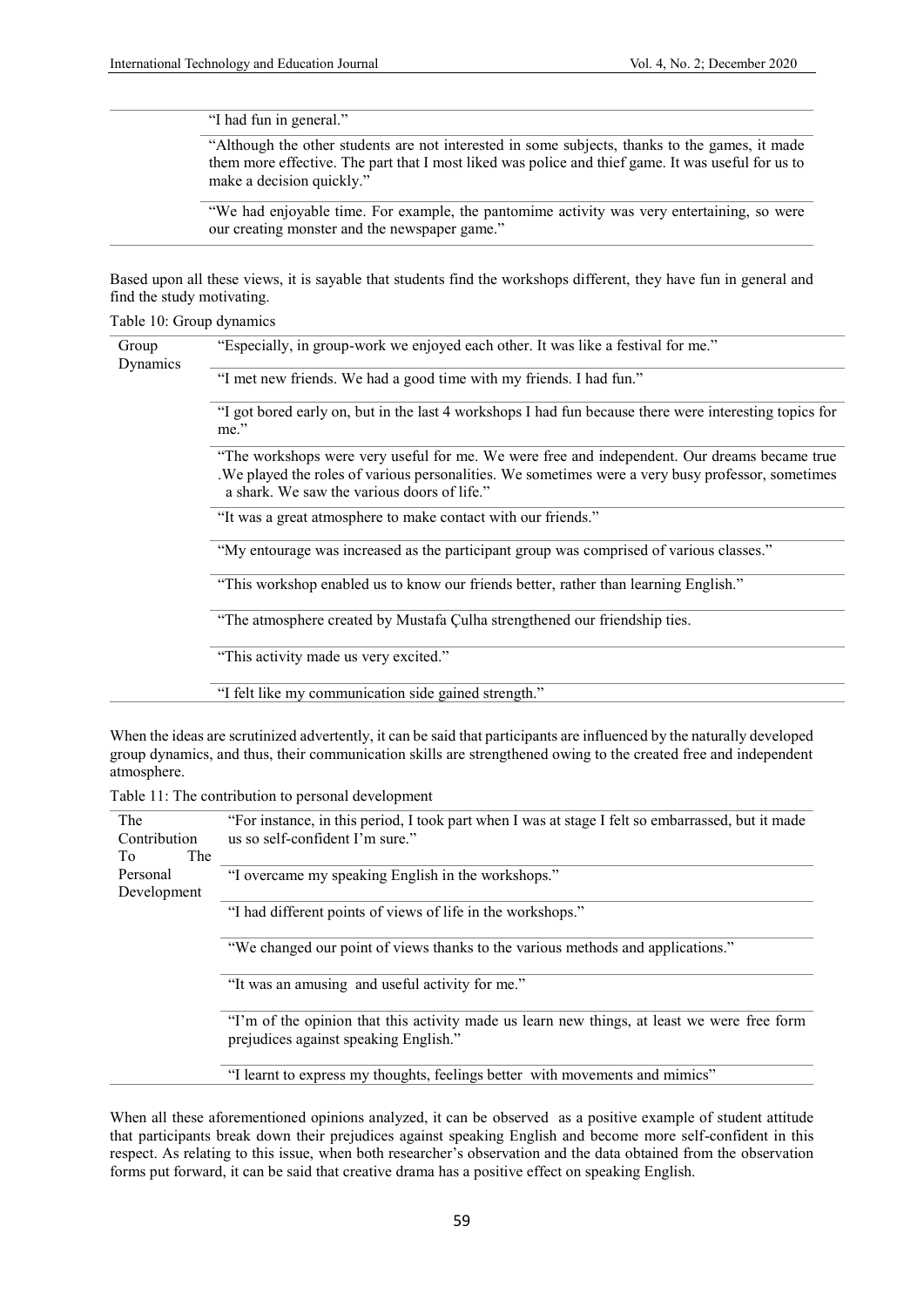In addition to this evaluation, the opinions of the participant group on language development and the learning attitude are meaningful as well. Relating to this matter following ideas are shared.

| Language Development<br>and Learning Attitude | "So, this action was entirely so useful for our language skills and characters"                                                                                                                                                                     |
|-----------------------------------------------|-----------------------------------------------------------------------------------------------------------------------------------------------------------------------------------------------------------------------------------------------------|
|                                               | "The workshop made a great contribution to me. I was afraid of speaking English.<br>I conquered my fear."                                                                                                                                           |
|                                               | "I learnt new words."                                                                                                                                                                                                                               |
|                                               | "I learnt many words."                                                                                                                                                                                                                              |
|                                               | "Some problems in my speaking got better in virtue of the workshops"                                                                                                                                                                                |
|                                               | "My vocabulary level became richer with the various activities and methods."                                                                                                                                                                        |
|                                               | "This activity was very useful for me. It contributed to me in terms of both grammar<br>and vocabulary. For instance, I did not know the names of the animals, I learnt them.<br>I learnt to use grammatical structures in a sentence much better." |
|                                               | "The workshops were generally useful. It improved my sentence-making ability<br>because it enabled us to speak."                                                                                                                                    |
|                                               | "I started to talk far more confidently."                                                                                                                                                                                                           |
|                                               | "It was good for making sentences and expressing ourselves."                                                                                                                                                                                        |
|                                               | "The workshops enabled me to express myself much better."                                                                                                                                                                                           |
|                                               | "I regained my self-confidence with respect to speaking. I learnt many new words."                                                                                                                                                                  |

Table 12: Language development and learning attitude

When the student opinions above examined in detail, it is seen that there is a parallelism between the researcher's observations and the analysis results of the paired –group t-test relating to the pre-test and post-test grades. The meaningful difference in favor of the post-test between pre-test and post-test grades (*t* (11) =-5.631, *p*=.000) affirms this parallelism. Students' being able to make grammatically correct sentences fluently and accurately and their showing of a remarkable development on this part demonstrate that creative drama affects the speaking ability, as well as its' contribution to attitude dimension. Beside aforementioned positive attitude and gains, participant group's declaring that they enrich their vocabulary is one of the tacit gains which was observed during the study.

## **CONCLUSION AND SUGGESTIONS**

Following results are reached in the study which is carried out to measure the effect of creative drama on student success and speaking skill. When all the measurement tools and personal opinion letters reflecting participants', views are taken into consideration, it is observed that the creative drama method adopted throughout the whole process created positive effects. In the obtained quantitative data, the average of pre-workshop speaking skill grades of the experimental group increasing from  $X=6,17$  to  $X=8,82$  in the end of the study, demonstrate that creative drama created a meaningful difference in the process.

As relating to the contribution of creative drama to the learning process, student success and language skills, Annarella, (2000); Sirisrimangkorn and Suwanthep, (2013); McKean and Oddleifson, (2005); Erbay and Doğru, (2010); and Moore, (2004) also conduct studies and emphasize the active role of creative drama on learning and communication and they have similar results with the ones obtained in this study.

James, (1967); Gill, (2013); Brouilette, (2012); Schejbal, (2006), Diniarty, Sutapa, and Bunau, (2017); Başaran, Bekler, & Kepenek, (2015); Barbee,(2013); Janudom, and Wasanasomsithi, (2009); Gaudert, (1990); Davies, (1990) and Ulaş, (2008),as well, underline that creative drama is an influential method in foreign language teaching, it has a positive impact on speaking skill, it accelerates the learning process and it creates the feeling of self - confidence and a high motivation towards language in students. The letters written by the students show a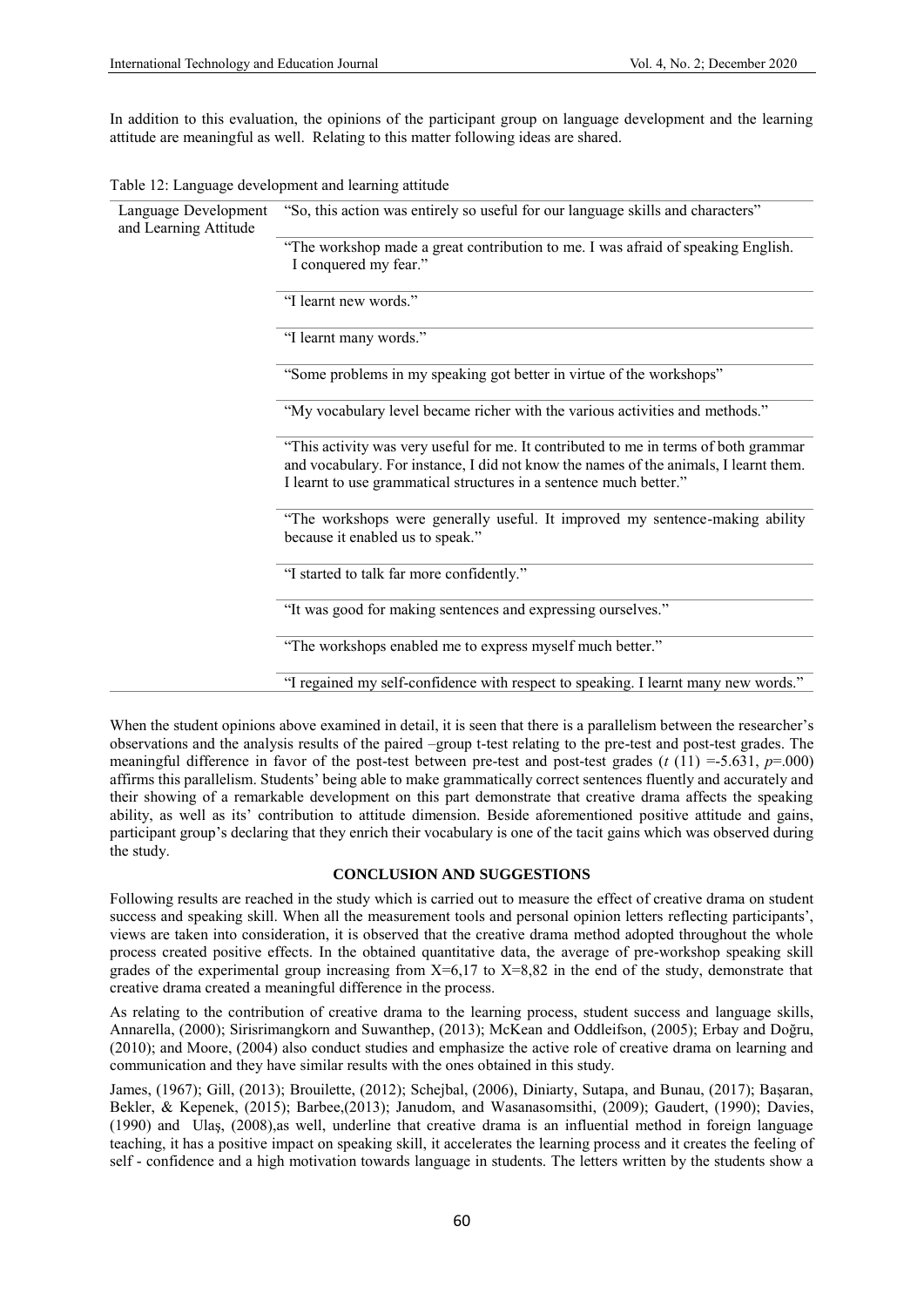parallelism with the results obtained by the other scientists. The expression which is declared by most of the students "I can speak English better now" reflects this parallelism clearly.

Besides, personal opinion letters and the results relating to the researcher's observations are such as to support the quantitative data. It is seen that students break down their diffidence towards speaking, they can talk much more comfortably because of the free environment created by creative drama, they are able to make up their speaking deficiencies, they conquer the fear of speaking English, there is a group dynamics and an effective communication environment is provided. In the observations of the researcher, it is put forward that creative drama has contributed in many ways, it develops not only the success, but also their attitude towards speaking. The sincere expression "I wish we had learnt English that way before.", which was shared one of the students is such as to identify the influence of the study.

Studies which have been done and could not have been done in our country, in-class practices, the methods and techniques which have been adopted and could not have been adopted and the rate of the target language use in foreign language classes should be reviewed once again . Why, as a modern and communication-oriented method, creative drama is not used more influentially in our country is a disputable matter, though its impact on 4 basic language skills is proven by a myriad of academic and scientific studies. It is not a contingent case that a similar result is reached in this study, too. Notably, the intimate sharing's reflected by the participants in the personal opinion letters are such as to support this discussion. In the academic and science world, similar results showing a parallelism with this argument are observed. For example, in the studies of the scientists who make researches on foreign language teaching, quite analogous results are occurred. The point which should specifically be urged upon is the method dimension of the process. It is very well known that an appropriate method or a system of methods will provide a positive contribution to the teaching-learning environment.

In our modern world, where English is the "lingua franca" and carry a universal value (Tosun,2006), it should not be ruled out that it provides a global communication (Tok & Arıbaş, 2008). For this reason, the use of modern methods and techniques such as creative drama and so forth in the language studies will probably be able to create various aftermaths. In several parts of the study, some data stressing this point is reached, as well. In the personal opinion letters of the participants, some expressions which are bearing out the issues mentioned above are voiced in. The participant group, yet they couldn't name what it has been experienced as a method, underline a difference in the learning environment and often speak of the extraordinariness of the learning style.

The participant group is continuously observed from the very beginning of the study to the final step. These observations are evaluated with the observation forms which are prepared by taking into account specific criteria. And eventually they are analyzed with document analysis method. It is observed that there is a parallelism between the data obtained from the observation forms and both quantitative and qualitative data.

Potur, (2016), in his research ,in which he examines 31 master's thesis,20 doctoral thesis and 37 articles from 114 different magazines reaches some results akin to the ones obtained in this study. This study puts forward that creative drama has an influence on Reading and Listening partially, and substantially especially on Speaking. In the study of Karaca, (2016), in which speaking skill in Arabic is searched, it is put forward that creative drama has a positive impact both on academic success and attitude. The study of Özçelik and Aydeniz, (2012), analogically, emphasizes the power of creative drama on language teaching. In this study, the university students, whose attitude towards French is attempted to be probed. Similarly, the data obtained from here shows a parallelism with other analogous studies. As can be understood from all these explanations, it can be said that no matter what language it is, the using of creative drama in the teaching of it, makes the process very effective.

Based upon all the data obtained, it can be said that creative drama is influential on the speaking skill in the foreign language.

# **SUGGESTIONS**

- Unlike Grammar Translation Method (GTM) understanding, new and modern communicative methods should be used more effectively.
- The influential power of drama on foreign language teaching should be taken into consideration and it should be used as an efficient teaching method.
- The number of the creative drama lessons in the Language Department of Education Faculties should be increased. It will be very beneficial for foreign language teachers to undergo basic creative drama training.
- The foreign language teachers should be trained by the educators (teachers or academicians who have the creative drama education), and who are able to speak that target language as native or native-like level, if possible. This will have great contributions to the teachers. In this education process, the primary elements of creative drama should be combined with the dynamics of foreign language teaching, and the process of teaching language should be rendered to a more communicative one.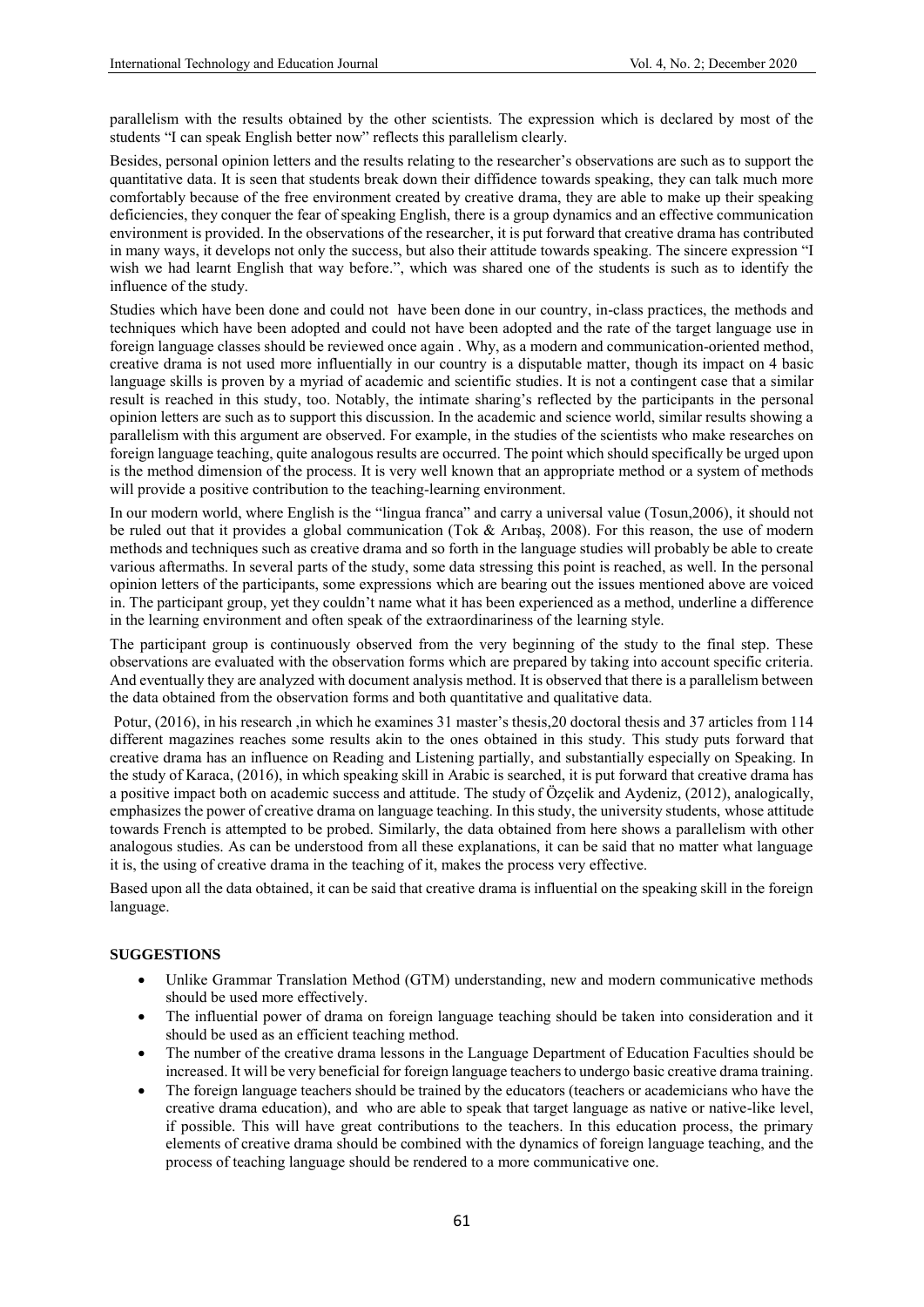- Teachers who work for the Ministry of Education should undergo a basic creative drama education, the Directorates of National Education should develop a large scaled project by signing a protocol with the Creative Drama Association. Within the Project, teachers who have been working for the Ministry of Education, and also who have the title of 'creative drama leader' or who completed the minimum 5th level of creative drama education should be asked for support. Teachers having such qualifications should be provided to support the Project.
- It should be provided to give a creative drama education at the schools which belong to the Ministry of Education. The time of the lesson or the creative drama activity should apparently be stated in the weekly school program.
- Students who are far from the expected academic success, who have difficulty in developing a positive attitude towards the lessons, who have some learning difficulties, who have an official report that is explaining such a situation and who think they do not like school and naturally who are attending our schools should me made chosen 'Creative Drama' as an Elective lesson. Effective and productive creative drama activities should be carried out for these students.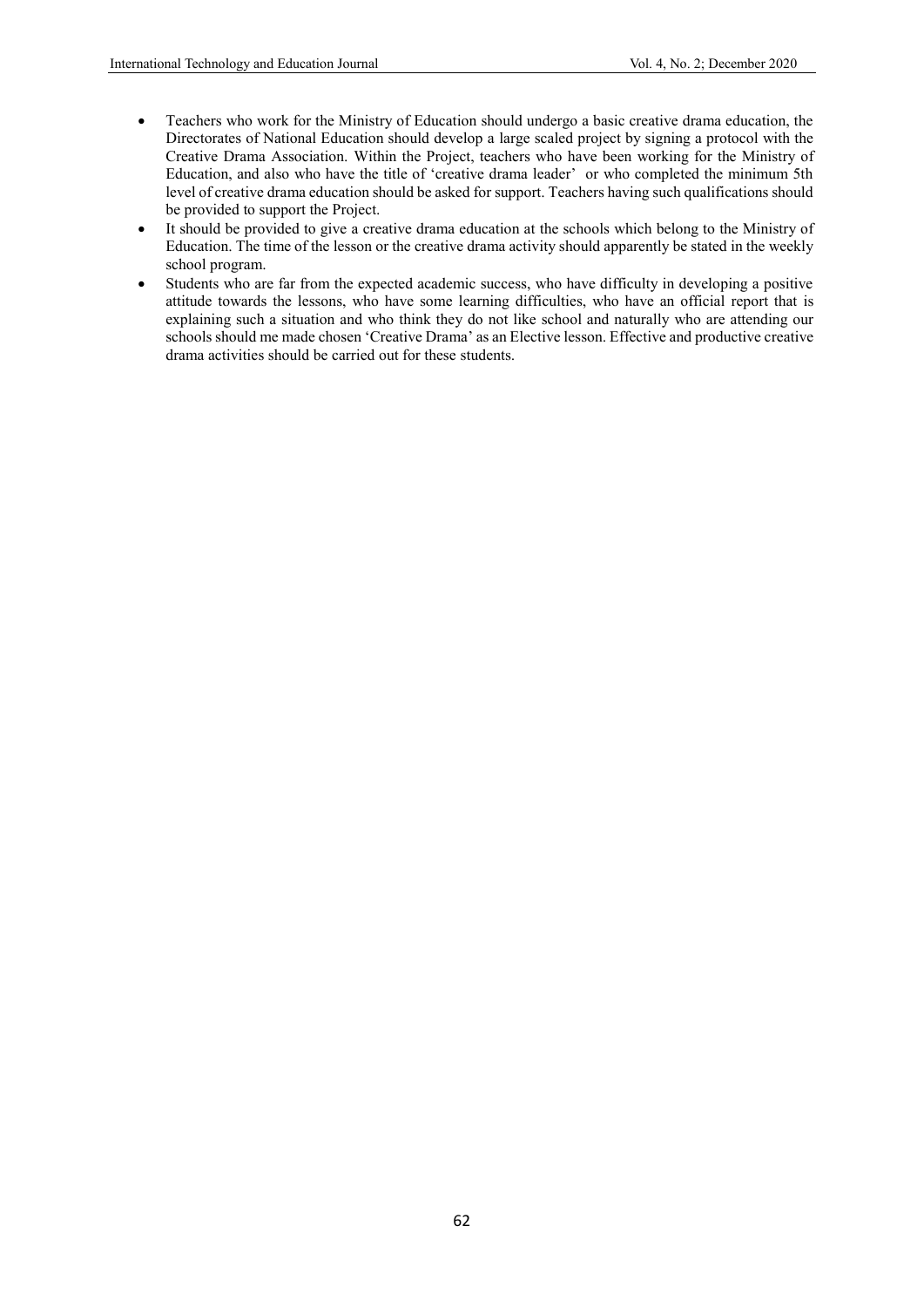#### **REFERENCES**

Adıgüzel, Ö. (2010).*Eğitimde Yaratıcı Drama,*Naturel Yayınevi.

- Akoğuz, M. (2002*) İletişim Becerilerinin Geliştirilmesinde Yaratıcı Dramanın Etkisi*,Ankara Üniversitesi,Eğitim Bilimleri Enstitüsü,Yüksek Lisans Tezi,Ankara.
- Aksan, D. (1990). *Her Yönüyle Dil:Ana Çizgileriyle Dilbilim.*Atatürk Kültür, Dil ve Tarih Kurumu Yayınları, 2.Baskı.
- Annarella, A .L. (2000).Using Creative Drama in the Writing and Reading Process. *U.S Department of Education Office of Educational Research and Improvement Educational Resources Information Center (ERIC)*.ED 445 358
- Barbee, M. (2013). *Drama in the Second Language Classroom.* http://www.mathhewbarbee.com/englishthroughdrama.html
- Başaran, S, Bekler, E.ve Kepenek, R. (2015).*EFFECTS OF DRAMA TECNIQUES ON ENGLISH PROFICIENCY.* Research Fund of Dicle University (DÜBAP). Project Number: 12-ZEF-68.
- Bayrakçı, M. (2007*). Okul Öncesinde Yaratıcı Drama Etkinliklerinin İletişim Becerilerinin Geliştirilmesi Üzerindeki Etkisi*, Kafkas Üniversitesi, Sosyal Bilimler Enstitüsü, Yüksek Lisans Tezi, Kars.
- Brouillette, L. (2012). *Advancing the Speaking and Listening Skills of K-2 English Language Learners Through Creative Drama.* TESOL Journal, 3(1), 138-145.
- Brown, D. H. (2001). *Teaching By Principles An Interactive Approach to Language Pedagogy* (Second Edition).Pearson Education Company. Longman.
- Brown, D. H. (2000). *Principles of Language Learning and Teaching*. (Fourth Edition). Pearson Education Company, Longman.
- Davies, P. (1990).*The Use of Drama in English Language Teaching.* TESL Canada Journal, Vol.8 (1), 87-99.
- Demirel, Ö. (2011). *Kuramdan Uygulamaya Eğitimde Program Geliştirme*. (16. Baskı).Pegem Akademi.
- Demirel, Ö. (2011a). *Yabancı Dil Öğretimi*. Pegem Akademi.
- Demirel, Ö. (2011). *Öğretme Sanatı Öğretim İlke ve Yöntemleri*. (18.Baskı).Pegem Akademi.
- Diniarty, F., Sutapa, G. Y & Bunau, E. (2017). *Improving Students' Speaking By Using Drama Technique.* Pendidikan Bahasa Inggris FKIP Untan Pointianak .
- Erbay, F. & Doğru, Y. S. (2010). *The effectiveness of creative drama educationon the teaching of social communication skills in mainstreamed students.* Procedia Social and Behavioral Sciences 2 , 4475-4479.
- Gass, S. M. & Selinker, L. (2008). *Second Language Acquisition An Introductory Course*. (Third Edition). Routledge, New York and London.
- Gaudet, H. (1990). *Using Drama Techniques in Language Teaching.* U.S Department of Education Office of Educational Research and Improvement Educational Resources Information Centre (ERIC) ED 366 197.
- Genç, N. H. (2003). Yabancı Dil Öğretiminde Öğretim Tekniği Olarak Dramanın Kullanımı ve Bir Örnek.*KKEFD*. Sayı: 8.
- Gill, C. (2013). *Enchancing the English-Language Oral Skills of International Students Through Drama.* English Language Teaching,Vol.6, No.4,ISSN 1916-4442,29-41.
- Gönen, M. & Dalkılıç, U. N. (2009). *Çocuk Eğitiminde Yaratıcı Drama.* Epsilon Yayıncılık.

Yabancı Dil Öğretim Süreçleri*. Trakya Üniversitesi Sosyal Bilimler Dergisi*. Cilt: 6(1). Yıl: 2005/7.

- Harmer, J. (2007). *How to Teach English*. (New Edition).Pearson Education Limited.
- Harmer, J. (2008). *The Practice of English Language Teaching* . (Fourth Edition).Pearson Education Limited.
- Horwitz, E. K. (2008). *Becoming A Language Teacher A practical Guide to Second Language Learning and Teaching.* Pearson Education, Inc.
- İşgüven, M. (1995), Göstergebilime Giriş, *Dil Dergisi, Dilbilim Çevirileri Özel Sayısı*,Ankara Üniversitesi TÖMER Yayınları, Sayı:37,59-75.
- James, M. (1967). *Drama:What Is Happening, The Use of Dramatic Activities in The Teaching of English.* National Council of Teachers of English.,Champaign, Ill, ERIC ED017 505.
- Janudom, R. & Wasanasomsithi, P. (2009). *Drama and Questioning Tecniques: Powerful Tools for the Enchancement of Students' Speaking Abilities and Positive Attitudes towards EFL Learning.* www.espworld.info Volume: 8, issue:5 (26).